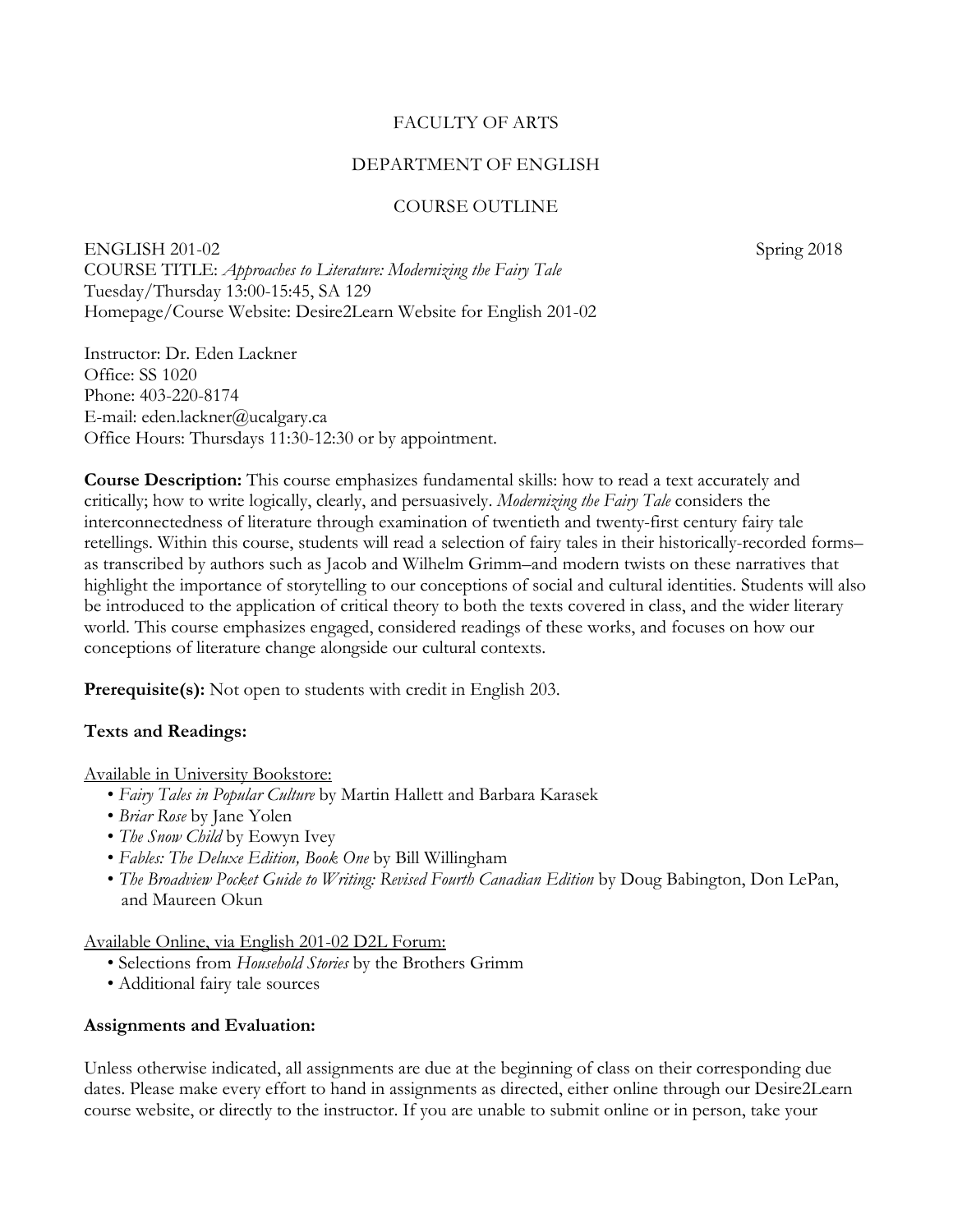assignment to SS 1152 and put it in the dropbox. It will be date-stamped and placed in the instructor's mailbox. Assignments placed in the dropbox *after* the office closes will be stamped with the following day's date. Regardless of how you submit, your assignments must have both your name *and* Dr. Lackner's on the first page to assure that the office staff are able to direct your work to the correct mailbox.

Late assignments will lose a fraction of a grade per day (not per class) unless an extension has been granted. (Ex: An assignment submitted two days late that would have earned a B will instead receive a C+.) No assignments will be accepted one week past the assignment deadline without the prior consent of the instructor. While you are not required to complete all assignments in order to pass the course, you are *strongly* encouraged to do so; even one missed assignment will significantly impact a student's final grade.

All assignments must be typed, double-spaced and submitted online/in hard copy (paper) form as instructed. For hard copy assignments, double-sided printing is encouraged, as is the use of recycled paper, or even paper that has already been used on one side (draw a line diagonally through the material printed or written on the "wrong" side and make sure your pages are stapled together in the correct order).

Students are responsible for keeping copies of all assignments in case of loss of any kind. Only the instructor is able to return assignments to students; they cannot be returned by staff in the Department office.

## **There will be no extra credit assignments or opportunities to redo and resubmit your work. Do the best work you can on each assignment before you submit it.**

## **Close Reading (20%):**

Understanding the detailed forms, figures and themes of a work is as important to understanding a work as considering their larger cultural contexts. This short essay of 700-800 words will focus on a close reading of one or more works by an author covered in the course. Students will engage with their chosen texts by examining their content and forms. Each essay will be accompanied by an MLA formatted bibliography listing the texts consulted. (Essays will be submitted online, via D2L.)

### **Mid-Term Exam (15%):**

Understanding what critical concepts mean and how to apply them to texts is invaluable in persuasively presenting ideas. The mid-term exam will provide students with a chance to consider the texts and concepts already covered in the course as well work on argument formation, time- and stress-management skills.

### **Library Workshop Worksheet (5%):**

Cultivating good research skills is an important step in constructing solid critical arguments. Students will participate in a library workshop which will demonstrate how to search for appropriate secondary sources, and then apply these skills to the course's assignments. This worksheet will serve as a guided research assignment to prepare them for both the group presentation and close reading research paper.

# **Close Reading Research Paper (25%):**

Considering our own interpretations in the context of larger academic and critical conversations is an important step in formulating strong arguments. For this essay, students will pursue their chosen lines of inquiry with reference to texts and authors covered in the course and related academic criticism. This essay of 900-1000 words will incorporate 2-3 secondary scholarly sources (in addition to the scholarly sections of *Fairy Tales in Popular Culture*) which will support and help build the student's own argument. Each essay will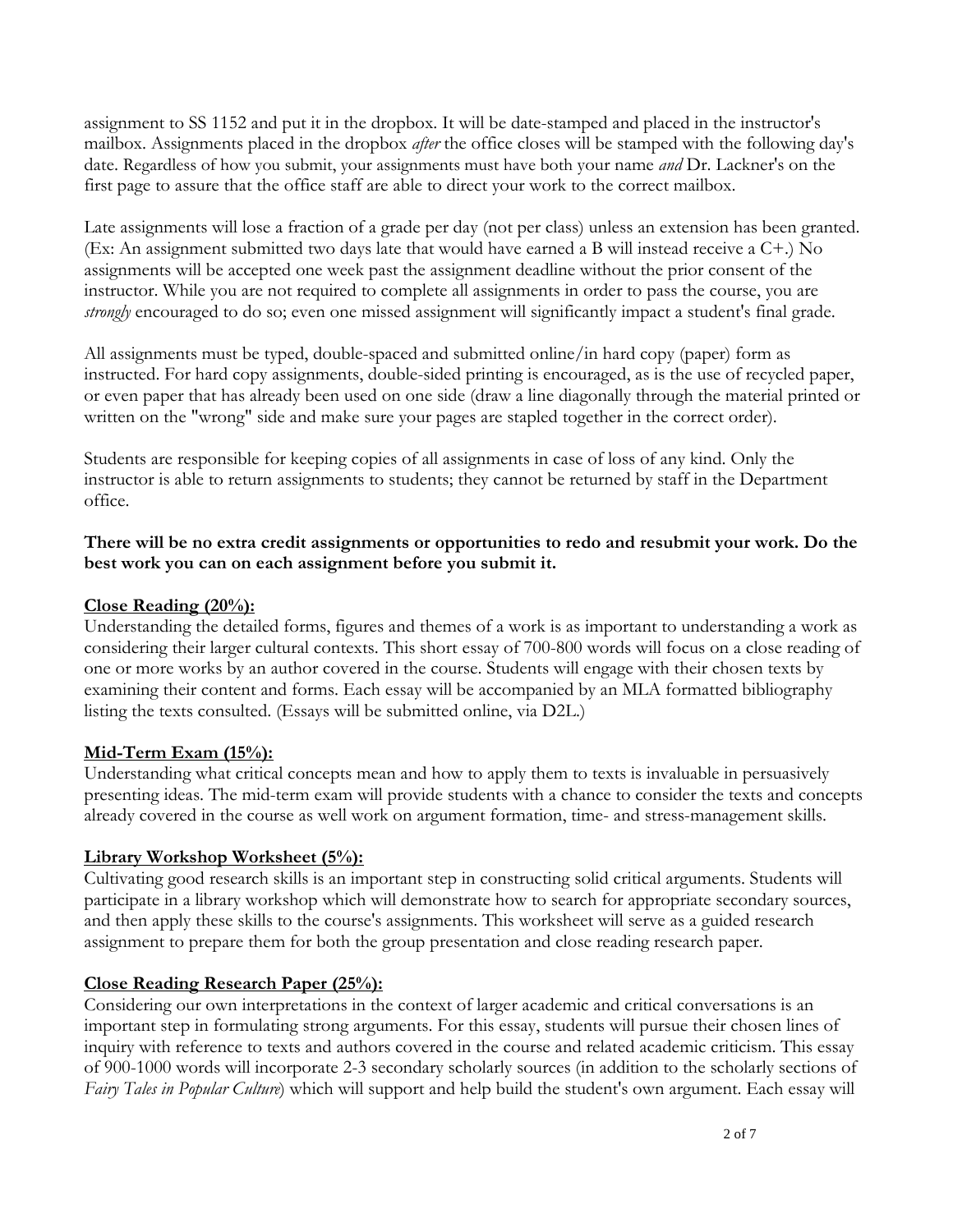be accompanied by an MLA formatted bibliography listing both the primary and secondary texts consulted. (Essays will be submitted online, via D2L.)

### **Group Presentation (15%):**

Researching the literary roots of a work can help us to better understand its social and cultural context. For this project, each group will choose one text from the course readings and discuss it in terms of how it relates to the fairy tale on which it is based. Each group will briefly summarize the originating fairy tale, and discuss the similarities and differences between it and their chosen text, including analysis on how the changes between the two serve the themes of the adapted text. Students may optionally use visual materials such as PowerPoint, but they must support and highlight the group's central argument. The presentation must be 8-10 minutes in length (no longer). There will likely be 3-4 students per group. Students in each group will be assigned a common grade. However, to ensure that the presentation grade reflects the equal efforts of all members, the instructor will consult with each group periodically.

# **Final Exam (20%):**

The final exam marks the culmination of all our work in English 201-02. The course will have a registrarscheduled examination during the regular exam period. The registrar schedules all examinations; the instructor has no control over when ours will be held. Students are required by the University of Calgary to be available for examinations up to and including the last day of the examination period (June 28-30).

The final examination is closed-book. No books or notes of any kind will be allowed into the examination area.

# **TOTAL: 100%**

### **Grading System:**

Course grades are based on the University of Calgary four-point Undergraduate Grading System and the standard percentage conversion chart of the Department of English:

| $90 + \frac{6}{6}$ | $A +$        | 4() |
|--------------------|--------------|-----|
| 85–89%             | $\mathbf{A}$ | 4.0 |
| $80 - 84\%$        | $A-$         | 3.7 |
| $77 - 79\%$        | B+           | 3.3 |
| 74–76%             | B.           | 3.0 |
| $70 - 73%$         | B—           | 2.7 |
| $67 - 69\%$        | C+           | 2.3 |
| $64 - 66%$         | C.           | 2.0 |
| $60 - 63\%$        | C—           | 1.7 |
| $55 - 59\%$        | D+           | 1.3 |
| $50 - 54\%$        | D            | 1.0 |
| $0 - 49\%$         | F            | 0   |

Please note that, according to the University Calendar (F.1), instructors may use their discretion when rounding upwards or downwards when the average of term work and exams is between two letter grades.

Although the A+ is solely an honorific that entails no additional points in the four-point system, the course instructor will employ this mark to distinguish superlative work that exceeds expectations in style, correctness, intellectual depth and breadth, sophistication, and originality. There is no D- grade.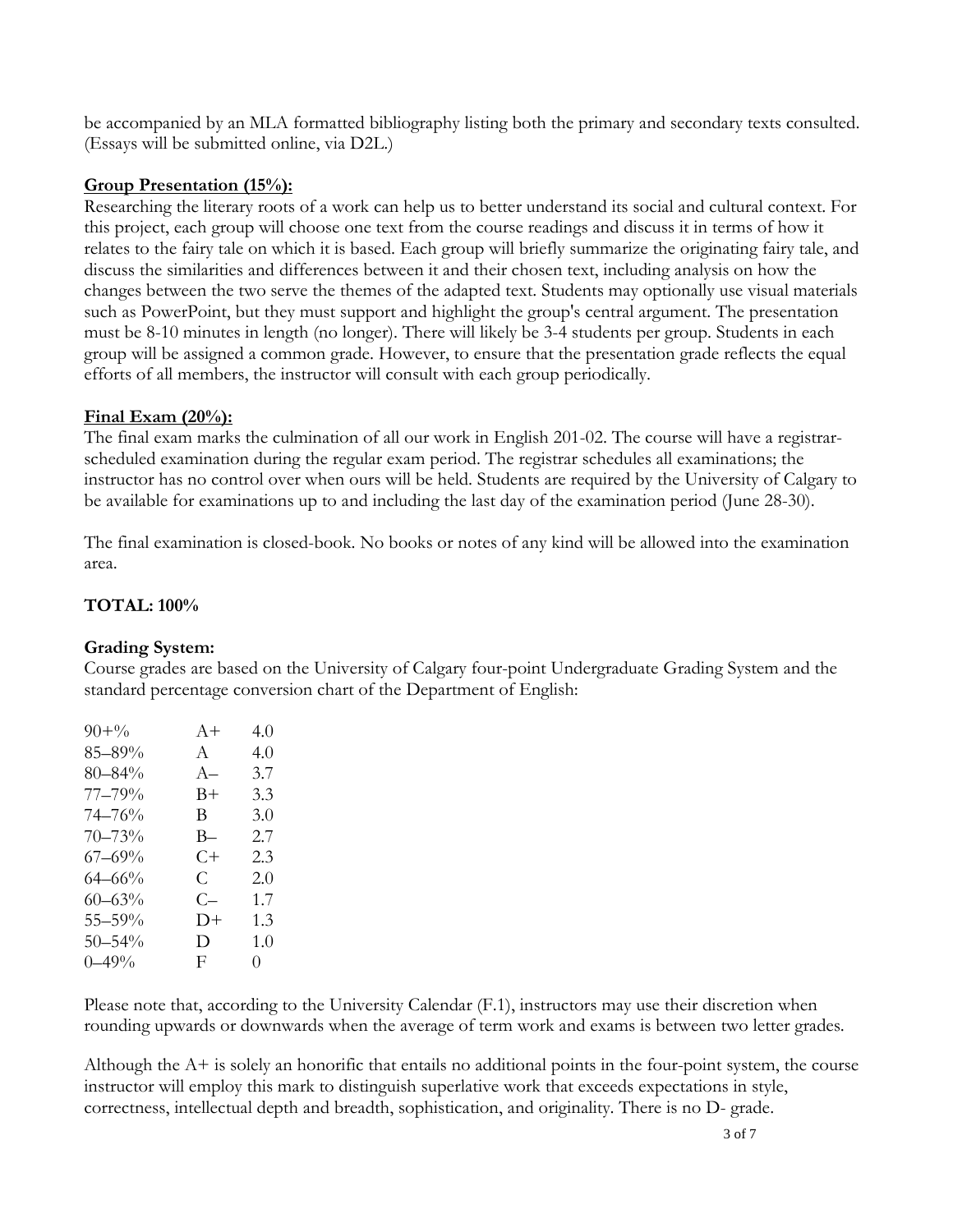### **Plagiarism:**

Using any source whatsoever without clearly documenting it is a serious academic offense. Consequences include failure on the assignment, failure in the course and possible suspension or expulsion from the university. Please refer to the following information and make sure you are familiar with the statement below on plagiarism:

http://www.ucalgary.ca/pubs/calendar/current/k-2-1.html

# **Preparation for Class:**

Always bring the text(s) listed on the weekly reading schedule to class with you unless otherwise instructed by the professor. Consult the schedule well before every class and listen carefully to additional instructions given at the end of each lecture so that you know which materials we will be using during the next class.

It is critically important that you bring the texts we are scheduled to discuss with you, as close and detailed readings of each work under discussion are the cornerstones of studying literature. Similarly, you are expected to have read and engaged with each text *before* the corresponding lecture on that work. As with all courses, preparation is the key to understanding. Relying on getting a general sense of a book or lecture from class discussion without putting in the time to read and consider the material we are covering will not serve you well in this course or any other.

# **Class Participation:**

Regularly attending classes, arriving prepared, participating respectfully in discussions and making an effort to intellectually engage with the material, instructor and your fellow students will enhance your learning process and contribute to a positive classroom environment. Students are expected to be active participants in the formulation of knowledge in this course, rather than passive consumers. These steps will also help develop your ability to articulate your ideas and shape your arguments, which will serve you well across the various facets of your life.

Take notes. Do not rely on merely copying down what the instructor writes on the board and nothing more. Memory is faulty, and attempting to recall the details of a class discussion held weeks ago without notes to refer to is a losing proposition.

# **Policies Regarding Electronic Devices in the Classroom:**

Please restrict the use of electronic and mobile devices to course-related functions within the classroom. If you want or need to text, phone, surf the 'net or otherwise employ such devices for personal and other noncourse-related functions, please quietly exit the room for the duration of the class. Please turn off or mute all cell phones when the class is in progress. Situations in which students need to be available or on call during the class may be permitted if previously discussed with the instructor.

The instructor reserves the right to eject anyone causing any kind of disruption from the classroom, including electronic disruption.

# **Plagiarism:**

Using any source whatsoever without clearly documenting it is a serious academic offense. Consequences include failure on the assignment, failure in the course and possible suspension or expulsion from the university. Please refer to the following information and make sure you are familiar with the statement below on plagiarism.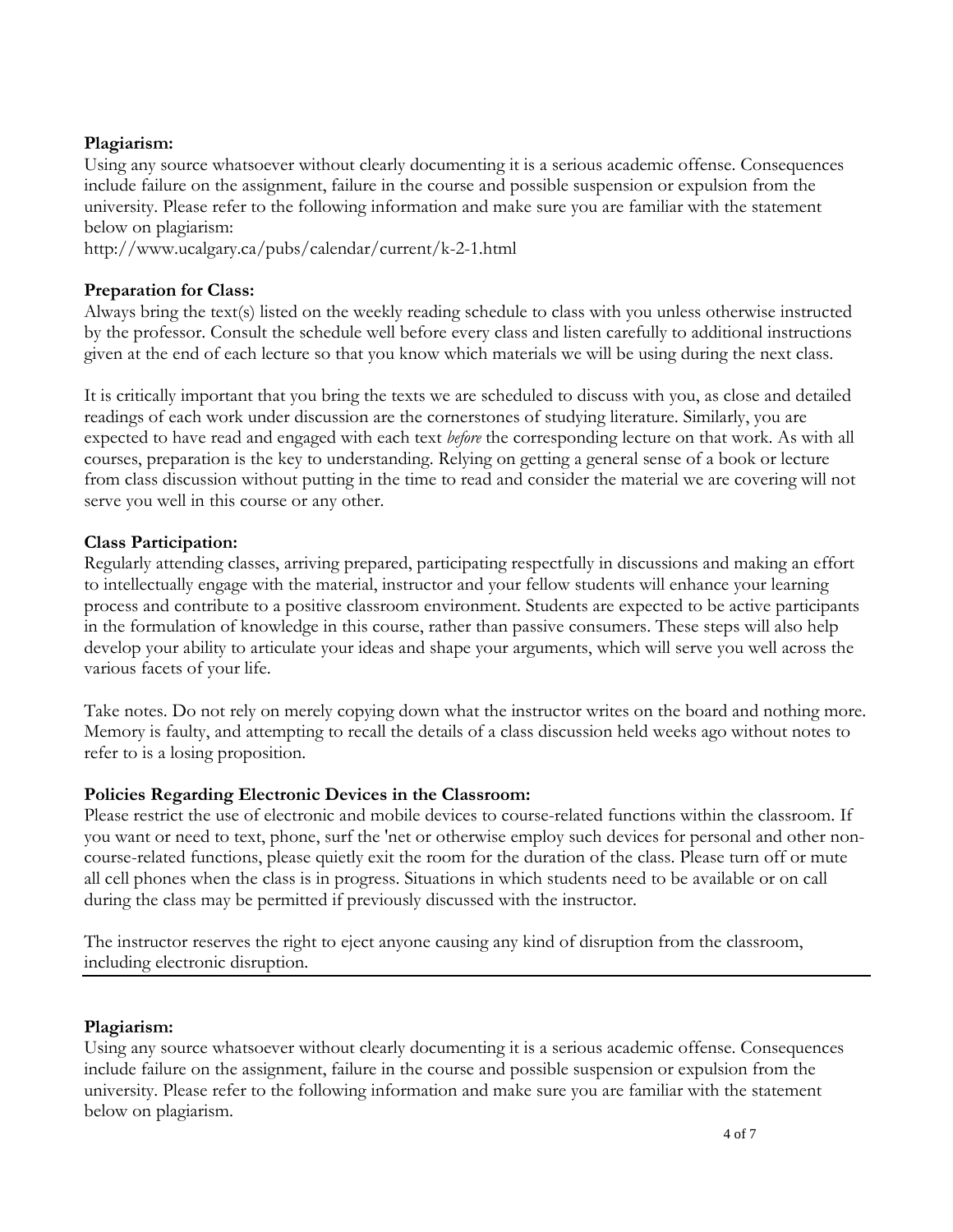## **<http://www.ucalgary.ca/pubs/calendar/current/k-5.html>**

#### **Scribe and Muse Club for English Students:**

The Scribe and Muse Reading and Writing Club (SMRWC) fosters and champions reading and writing through community service, leadership, and engagement. We strive to enhance the academic and social experience of undergraduate students by promoting academic excellence and interaction between students, faculty, and the community, through social, cultural, and academic events

**[http://english.ucalgary.ca/scribe-and-muse-english-club.](http://english.ucalgary.ca/scribe-and-muse-english-club)**

Our email address is **[smecuofc@gmail.com](mailto:smecuofc@gmail.com)**.

#### **English Department Website:**

For more information about courses, programs, policies, events and contacts in the Department of English, please go to our website at **[http://english.ucalgary.ca.](http://english.ucalgary.ca/)** Please note that the course outlines posted on the English Department website constitute the official course outline for purposes of appeals. Students should verify any hard copies against this posted version. For courses which employ numerical grades, the official departmental percentage to letter grade conversion scale is also posted on the department website.

#### **Writing support:**

The Student Success Centre offers both online and workshop writing support for U of C students. **<http://www.ucalgary.ca/ssc/writing-support>**

#### **Library and Research Support:**

Melanie Boyd, Librarian for English, offers research support to students, including strategies for finding articles, books, and other library materials. Contact: **[maboyd@ucalgary.ca](mailto:maboyd@ucalgary.ca)**. Find The English Pages research guide here:

**[https://library.ucalgary.ca/sb.php?subject\\_id=52619](https://library.ucalgary.ca/sb.php?subject_id=52619)**

### **[Follow](http://www.facebook.com/UofCEnglish) [the Dep](https://twitter.com/#!/uofcenglish)artment of English on Facebook & Twitter:**



#### **Academic regulations and schedules:**

Consult the Calendar for course information, university and faculty regulations, dates, deadlines and schedules, student, faculty and university rights and responsibilities. The homepage for the University Calendar is **<http://www.ucalgary.ca/pubs/calendar/current/index.htm>**

#### **Grade appeals:**

Consult the following University Calendar link and request advice from the English Department office, SS 1152. Please note that "mere dissatisfaction with a decision is not sufficient grounds for the appeal of a grade or other academic decision."

#### **<http://www.ucalgary.ca/pubs/calendar/current/i.html>**

#### **Deferral of term work and final examinations:**

Should you require an extension for completion of term papers or assignments beyond the deadline of five days after the end of lectures, an Application of Deferment of Term Work form must be completed. The University also has regulations governing the deferral of final examinations. See Calendar:

**<http://www.ucalgary.ca/pubs/calendar/current/g-6.html> <http://www.ucalgary.ca/pubs/calendar/current/g-7.html>**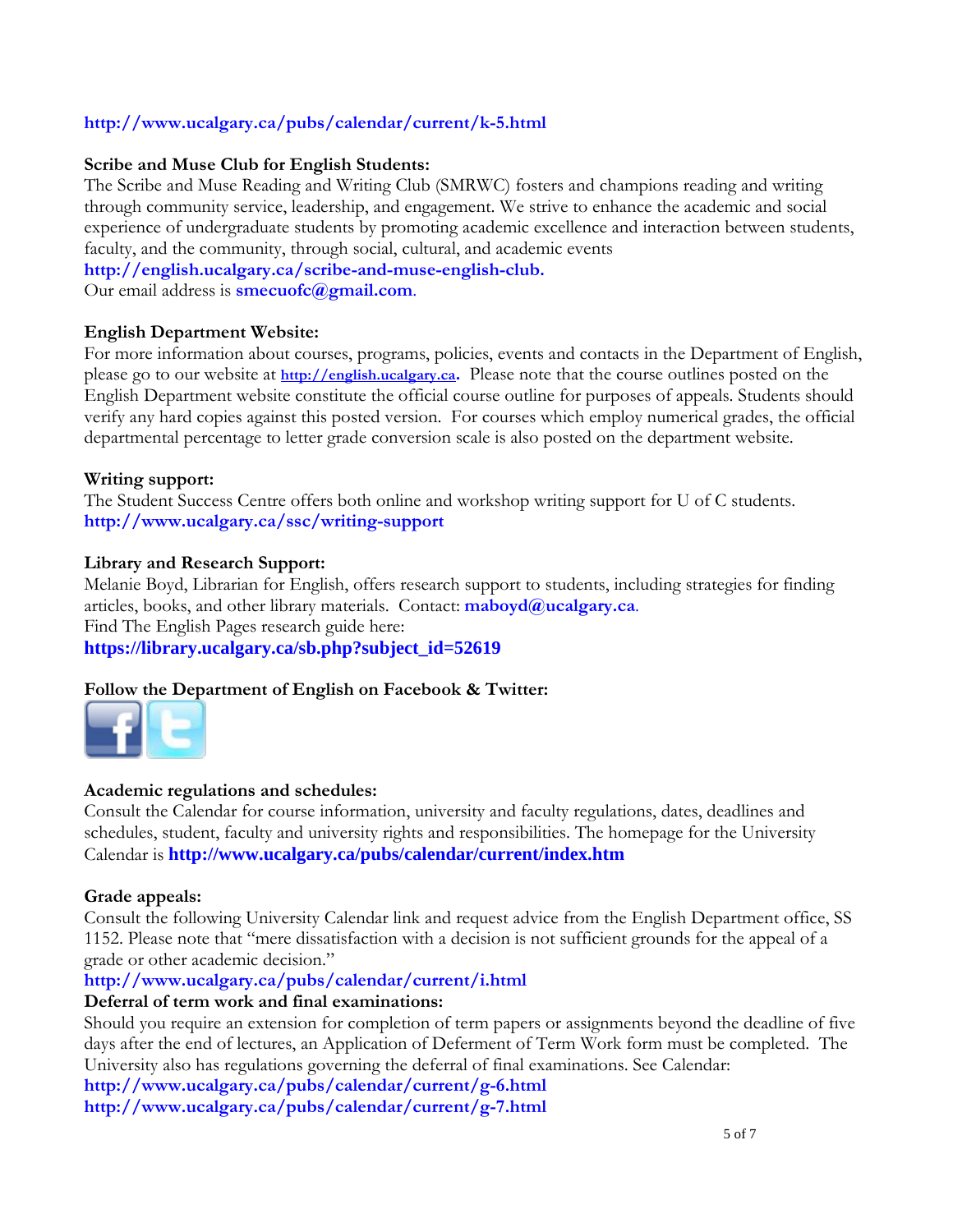## **Student Accommodations: ACADEMIC ACCOMMODATIONS**

The student accommodation policy can be found at: **[ucalgary.ca/access/accommodations/policy](http://www.ucalgary.ca/access/accommodations/policy)**.

Students needing an Accommodation because of a Disability or medical condition should communicate this need to Student Accessibility Services in accordance with the Procedure for Accommodations for Students with Disabilities **[ucalgary.ca/policies/files/policies/student-accommodation-policy](http://www.ucalgary.ca/policies/files/policies/student-accommodation-policy.pdf)**.

Students needing an Accommodation based on a Protected Ground other than Disability, should communicate this need, preferably in writing, to the course instructor**.**

The full policy on Student Accommodations is available at **<http://www.ucalgary.ca/policies/files/policies/student-accommodation-policy.pdf>** .

**Emergency Evacuation/Assembly Points**: **<http://www.ucalgary.ca/emergencyplan/assemblypoints>**

## **Freedom of Information and Protection of Privacy Act:<http://www.ucalgary.ca/legalservices/foip>**

#### **"Safewalk" Program:**

Campus Security will escort individuals day or night: call 220-5333 for assistance. Use any campus phone, emergency phone or the yellow phone located at most parking lot pay booths. **<http://www.ucalgary.ca/security/safewalk/>**

### **Faculty of Arts Program Advising and Student Information Resources:**

Have a question, but not sure where to start? The new Arts Students' Centre (ASC) is your information resource for everything in Arts! Drop in at SS102, call us at 403-220-3580 or email us at **[ascarts@ucalgary.ca](mailto:ascarts@ucalgary.ca)**. You can also visit the Faculty of Arts website at **<http://arts.ucalgary.ca/undergraduate>** which has detailed information on common academic concerns.

For program planning and advice, contact the Student Success Centre (formerly the Undergraduate programs Office) at (403) 220-5881 or visit them in their new space on the 3rd Floor of the Taylor Family Digital Library.

For registration (add/drop/swap), paying fees and assistance with your Student Centre, contact Enrolment Services at (403) 210-ROCK [7625] or visit them at the MacKimmie Library Block.

**Contact for Students Union Representatives for the Faculty of Arts: [arts1@su.ucalgary.ca](mailto:arts1@su.ucalgary.ca)**, **[arts2@su.ucalgary.ca](mailto:arts2@su.ucalgary.ca)**, **[arts3@su.ucalgary.ca](mailto:arts3@su.ucalgary.ca)**, **[arts4@su.ucalgary.ca](mailto:arts4@su.ucalgary.ca)**

### **Contact for Students Ombudsman's Office: <http://www.ucalgary.ca/provost/students/ombuds>**

### **Universal Student Ratings of Instruction (USRI):**

"At the University of Calgary, feedback provided by students through the Universal Student Ratings of Instruction (USRI) survey provides valuable information to help with evaluating instruction, enhancing learning and teaching, and selecting courses (**[www.ucalgary.ca/usri](http://www.ucalgary.ca/usri)**). Your responses make a difference please participate in USRI Surveys."